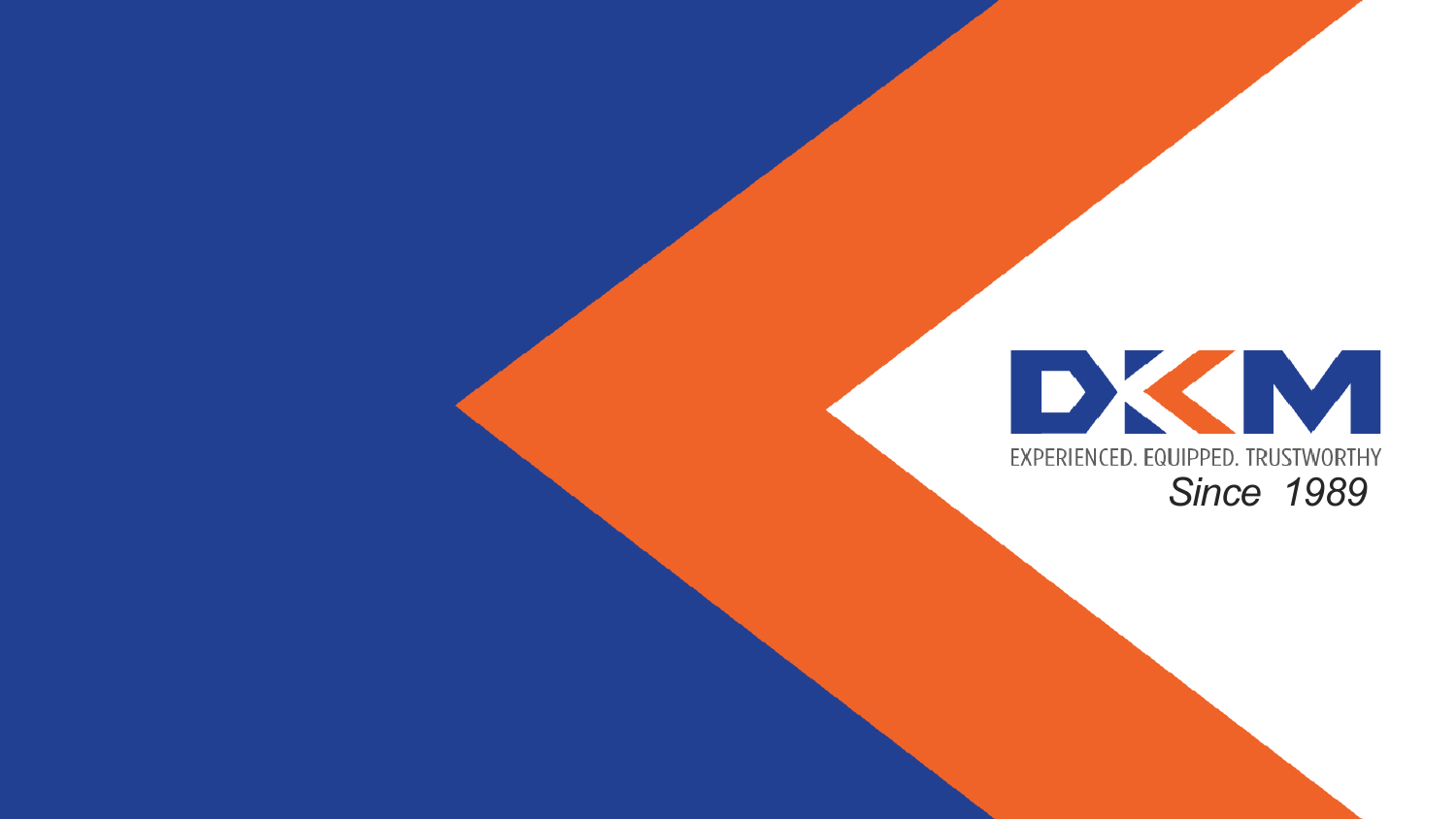## Introduction

▶ Honored to be partners with more than 300 Clients Across India

- Maintaining More than 2 Lakh Employee's Records
- . ▶ Headquarter in Delhi with presence across in Gurgaon, Mumbai, Bangalore, Chennai
- In house developed software No dependency on outside Vendor
- ▶ Technology driven and easy access to information Employee & Employer.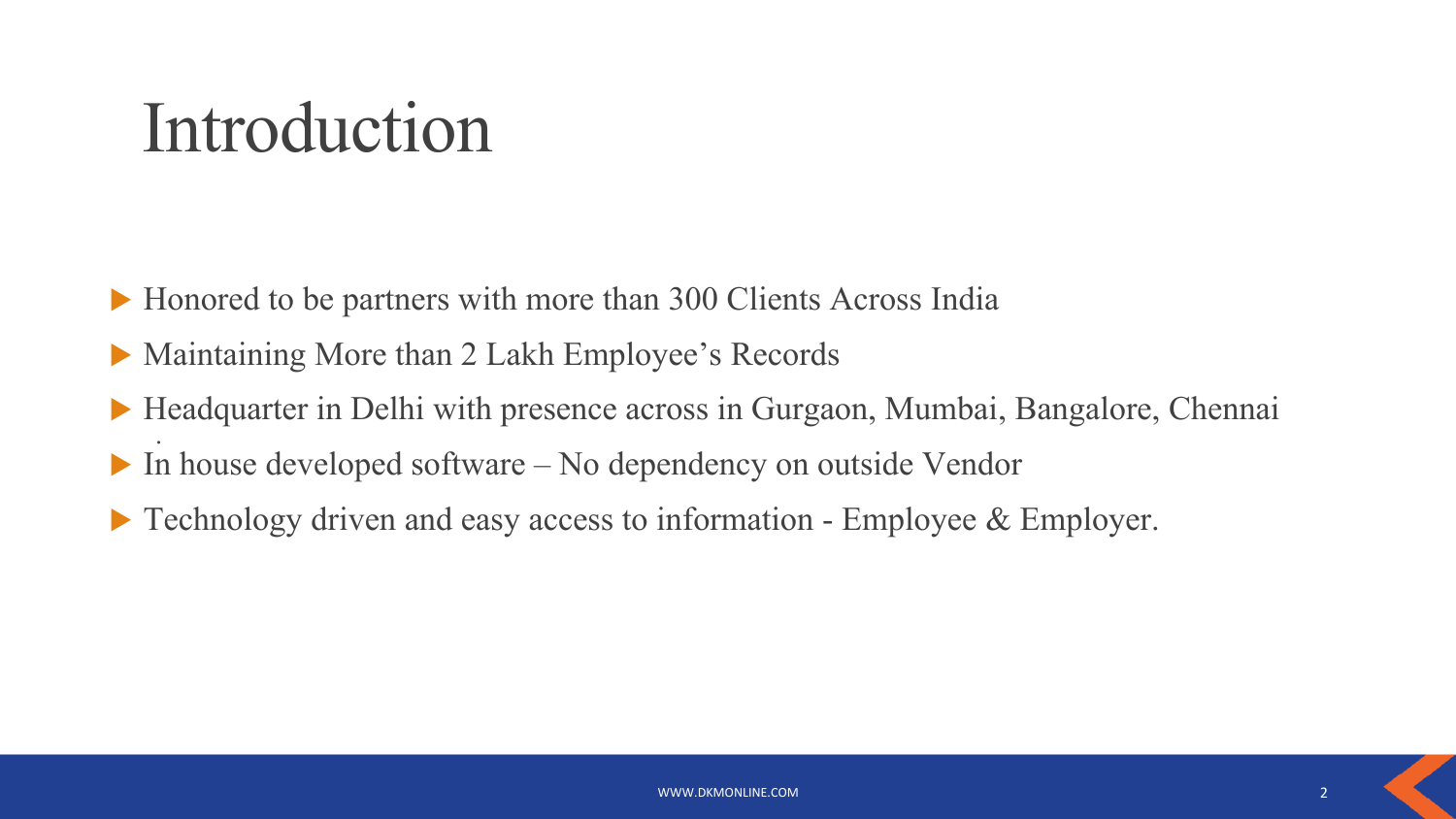## Clients

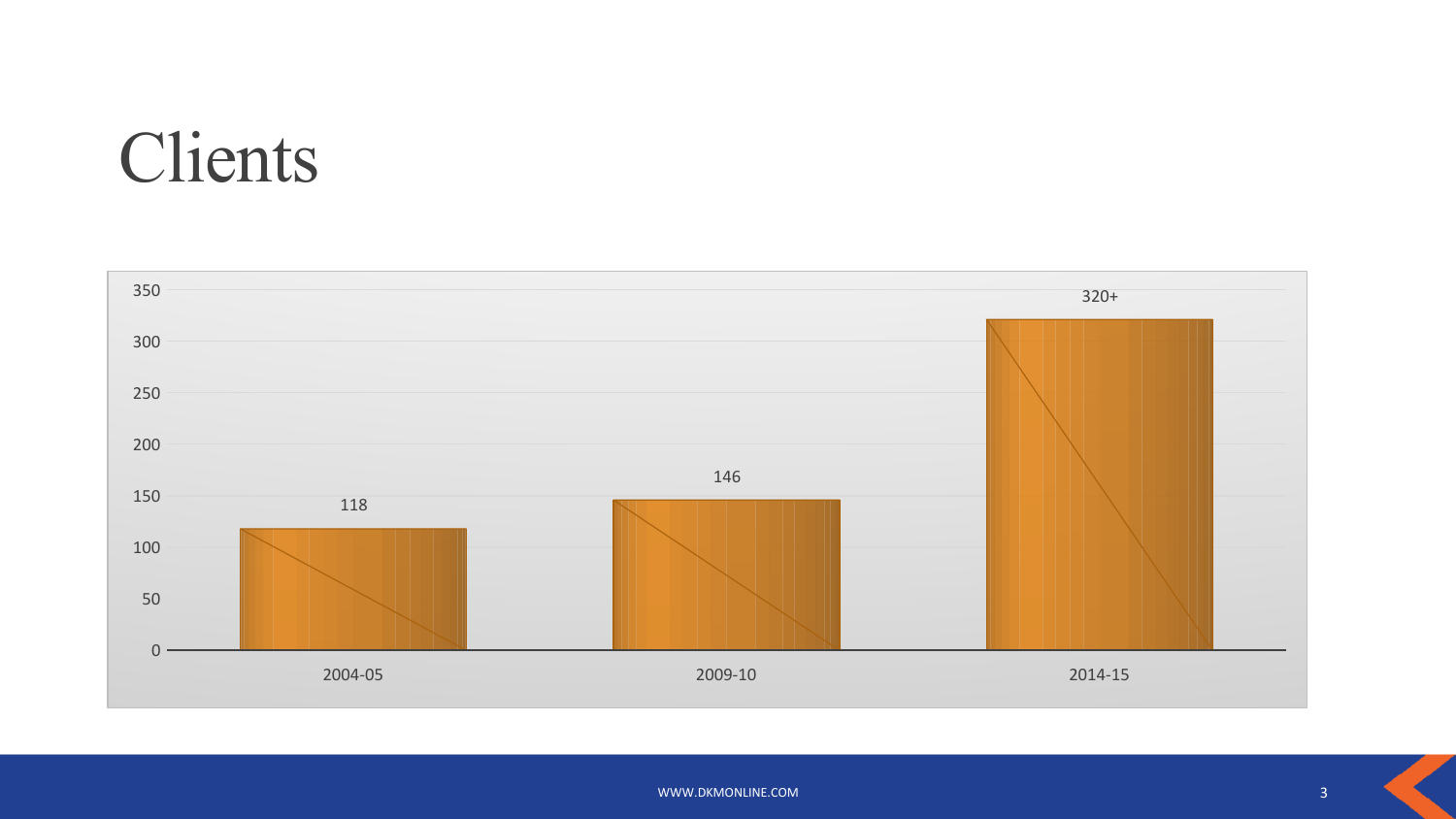# Why DKM











- Seamless IT Integrations
- Focus on the client and employees
- Tailoring our support around our Customer's requirements
- Dedicated team and Key Account Managers
- We are passionate about what we deliver and do it well
- Good isn't enough we strive for excellence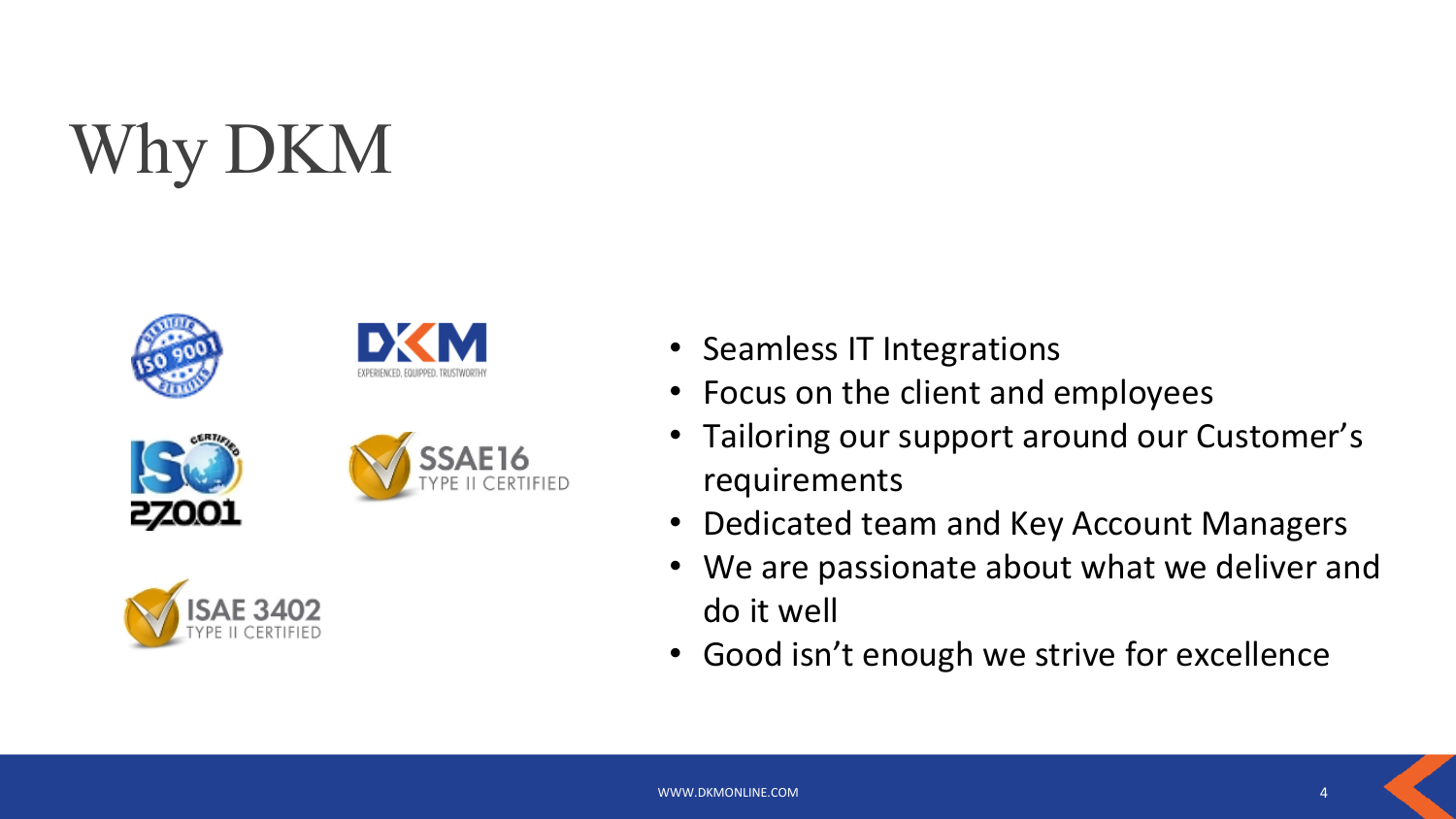## Our Growth

1968



∞ **1968 -** *Accounts & Taxation Company.*

- ∞ **1989** *Retiral Management*
- ∞ **1994** *Payroll and Employee lease services.*
- ∞ *2011 Web Based Leave, Attendance, exit Management.*
- ∞ *2013 Labor Compliances*

*We strive to continue giving Innovative solutions to our esteemed clients*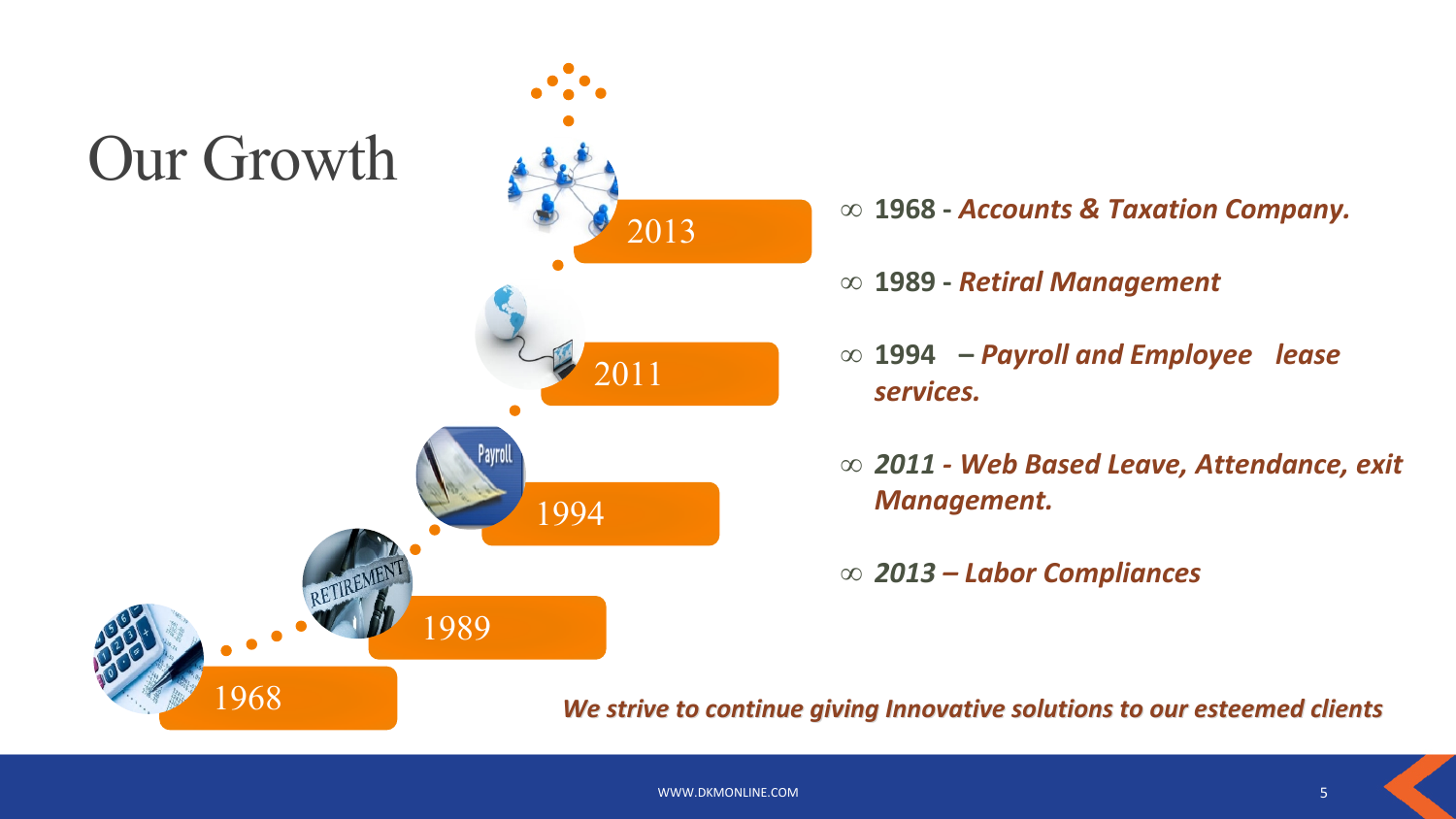

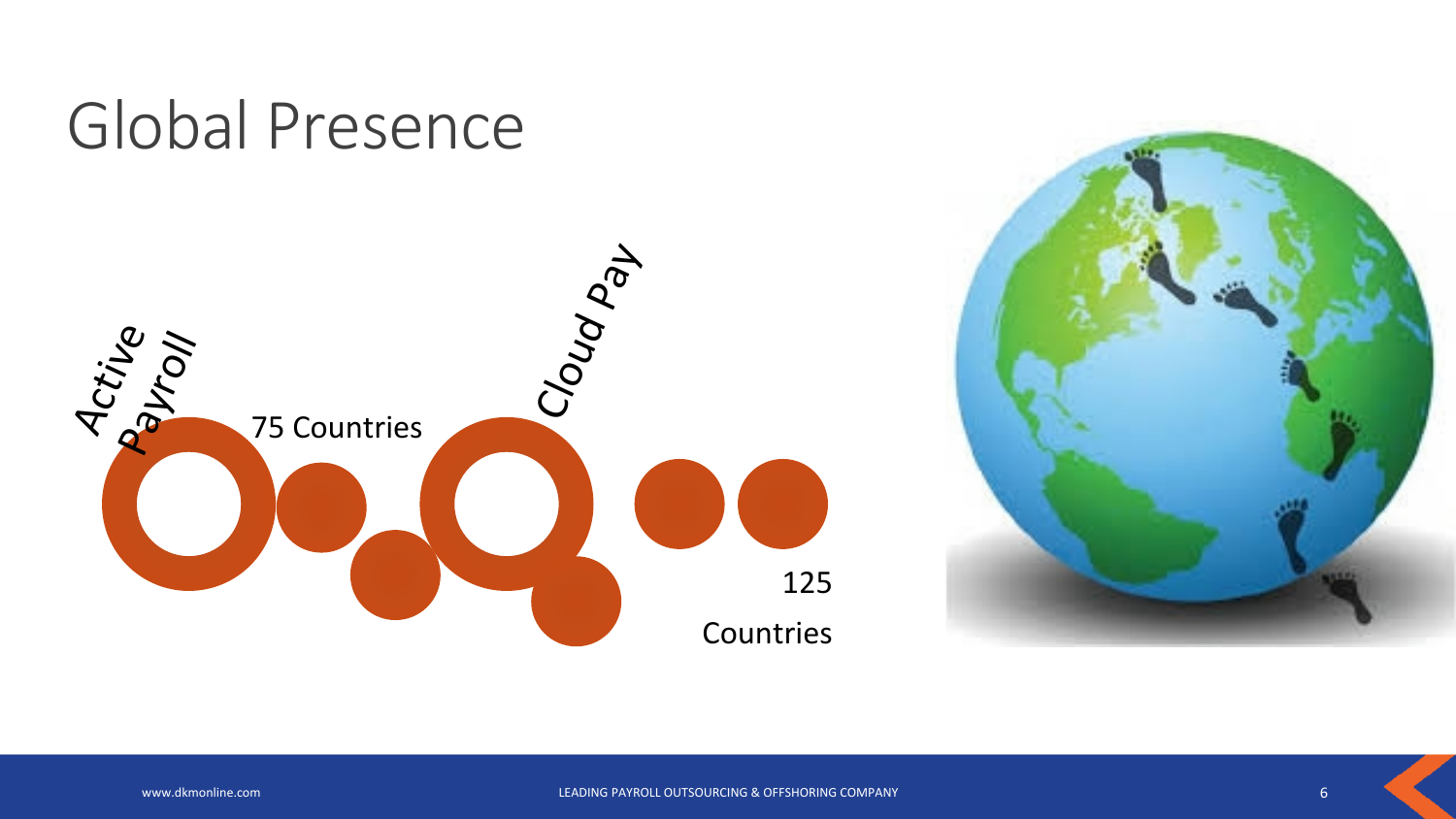# Top Clients

| S.No.          | <b>Client Name</b>     | <b>Strength</b> |
|----------------|------------------------|-----------------|
| $\mathbf{1}$   | Oracle                 | 30000           |
| $\overline{2}$ | Ericsson               | 15000           |
| $\overline{3}$ | <b>Max India</b>       | 15000           |
| $\overline{4}$ | Interglobe             | 14000           |
| 5              | <b>Nokia Siemens</b>   | 10000           |
| 6              | <b>British Telecom</b> | 4000            |
| $\overline{7}$ | <b>Aricent Group</b>   | 7000            |
| 8              | <b>Yum Restaurant</b>  | 7000            |
| 9              | <b>Mercer</b>          | 2500            |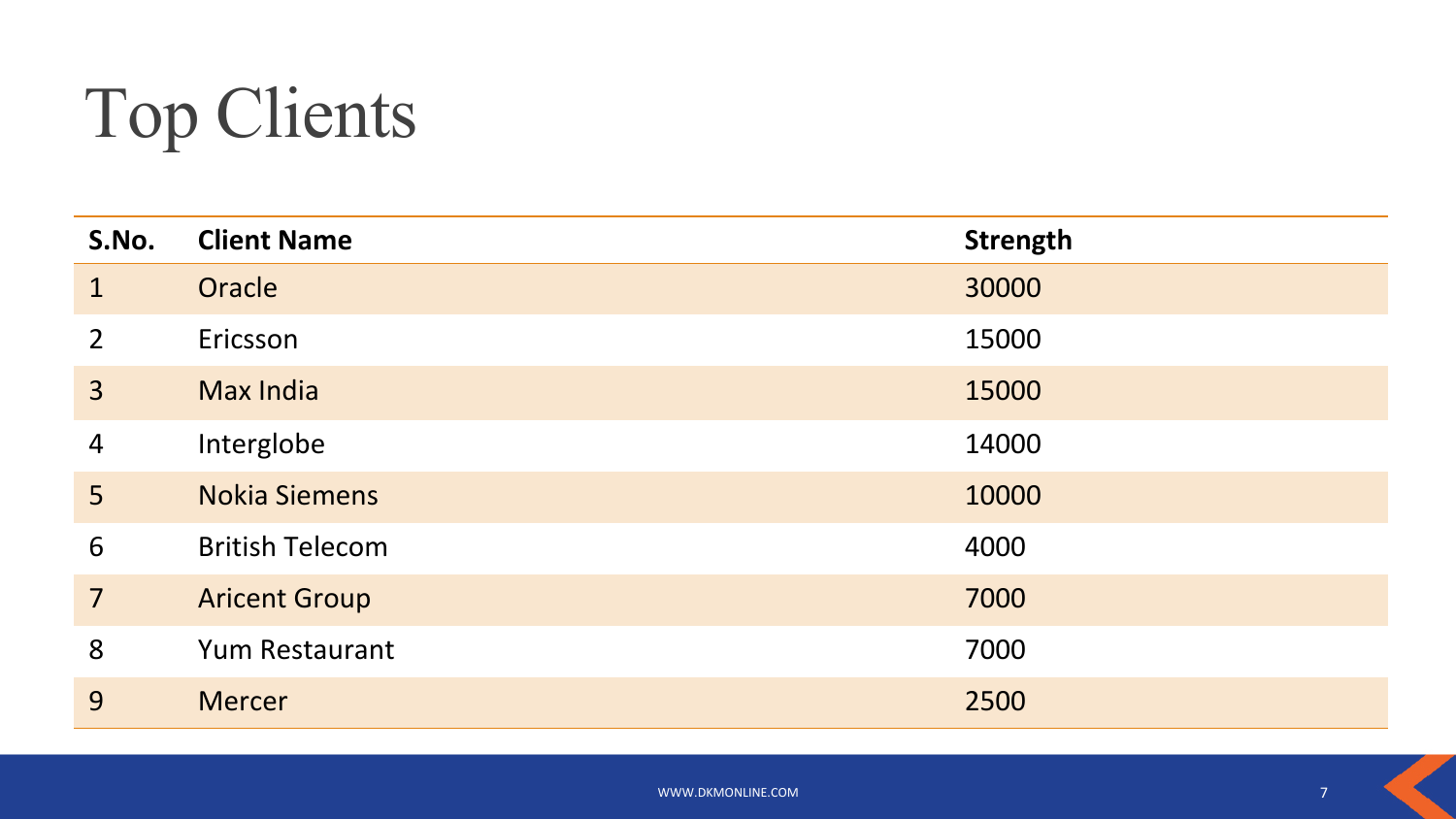## Services at Glance

### **Payroll**

- Salary Processing
- Statutory Returns
- Web Based Reports
- Returns, Form 16
- Full & Final **Settlement**

### Retiral Benefits

- RPFC Compliances
- Managing
- Provident Fund Trust
- Superannuation Trust
- Gratuity Trust

### Web Based HR **Modules**

- Leave
- Attendance
- Exit Management
- HRIS
- Query

**Compliances** Labor **Compliances** S&E Compliances Labour Welfare Professional Tax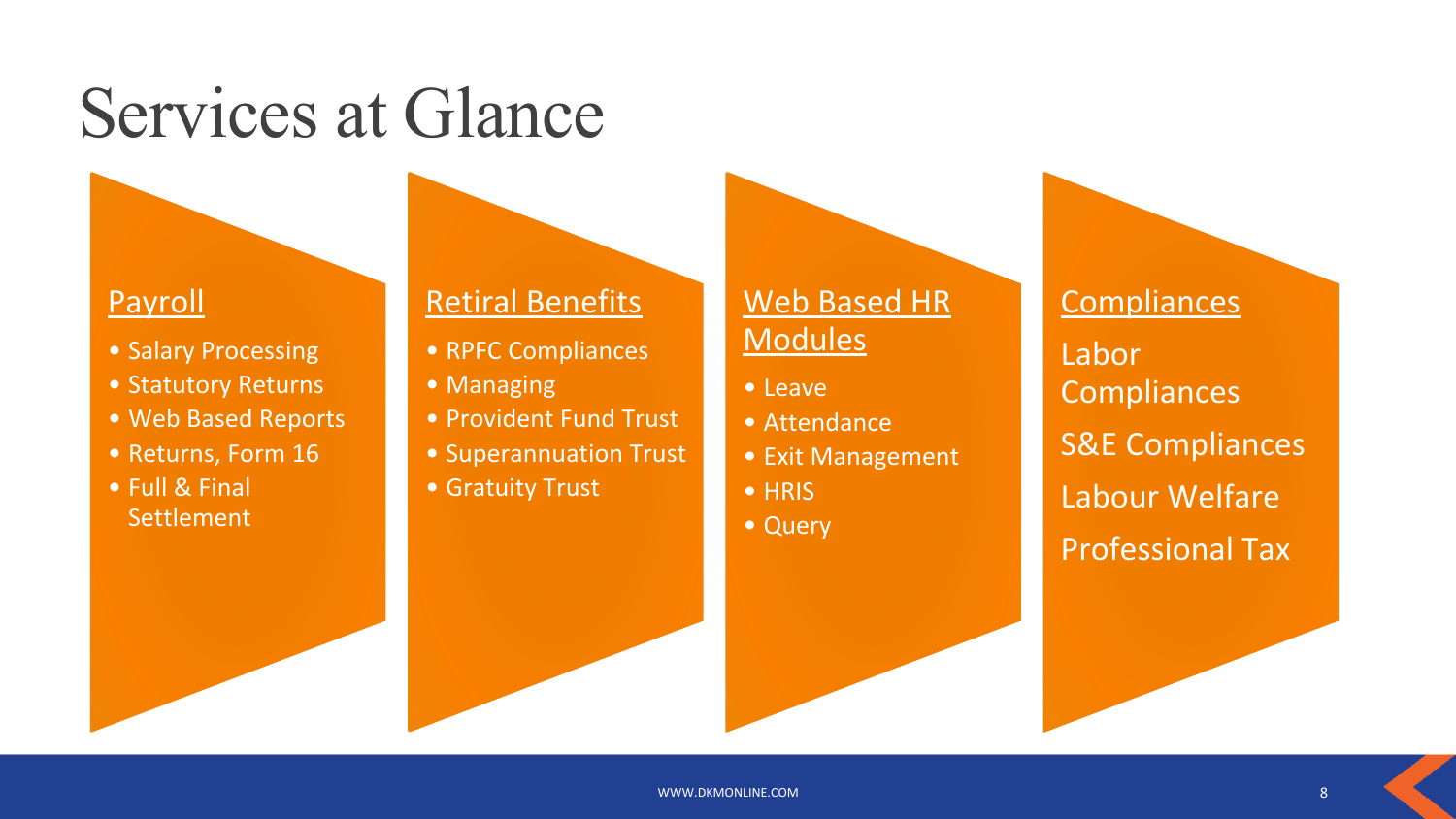## Services at Glance

**Gratuity** Valuation Leave Valuations **Business Valuations** 

NET THE SPACE OF CHECK WARD AND RECORD CONDITIONS WARRAND MANAGED AND CONDUCT ON THE SALARY Analysis The Services of Management Management Management Management Management Management Solutions (Services Services Solutions Salary Restructuring **Policy** Formation T & D Job **Description Performance** Management Salary Analysis

Recruitment /Staffing Employee, Lease **Services**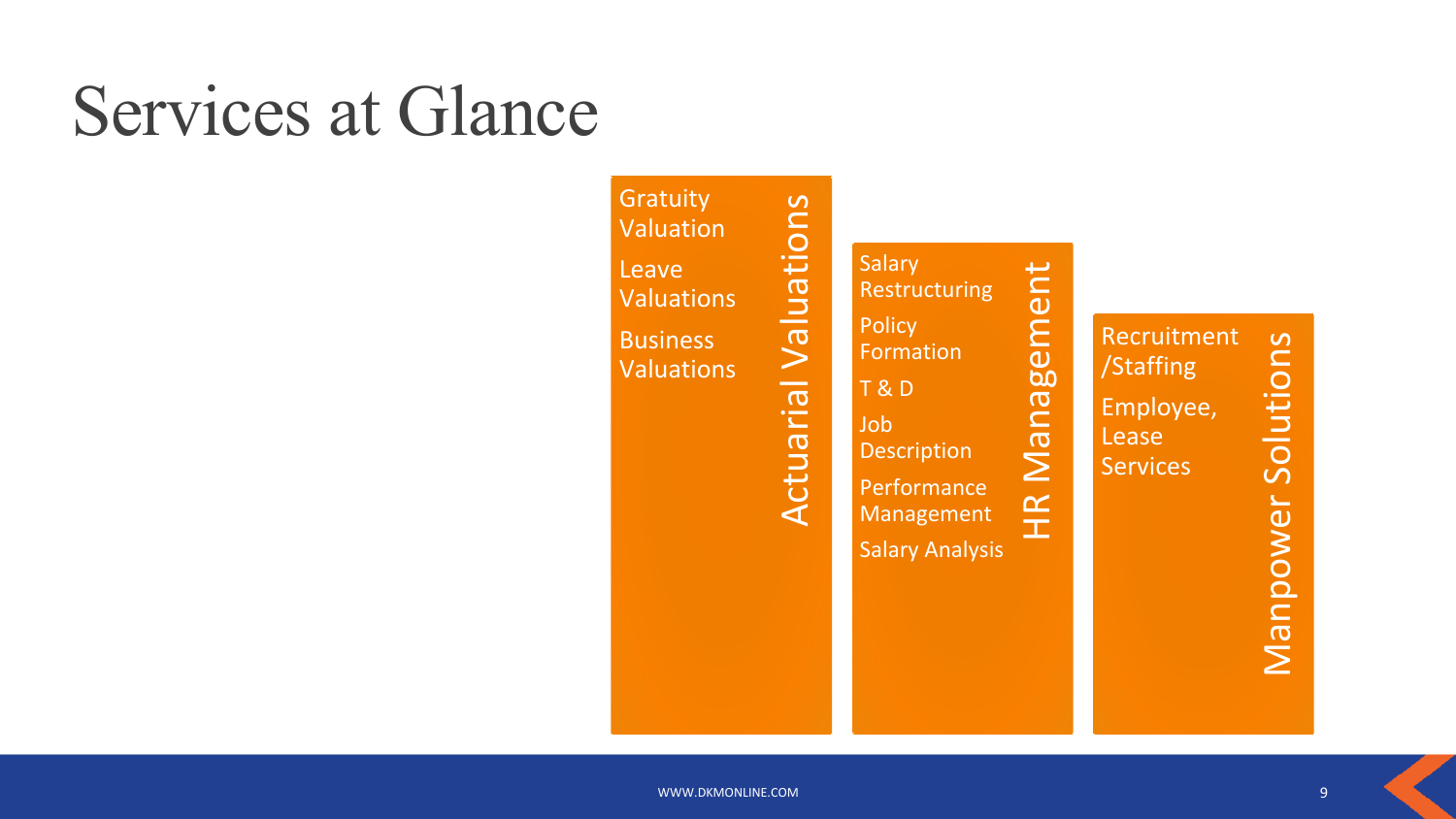



Leavers

Other Inputs

**followed**

**requirements**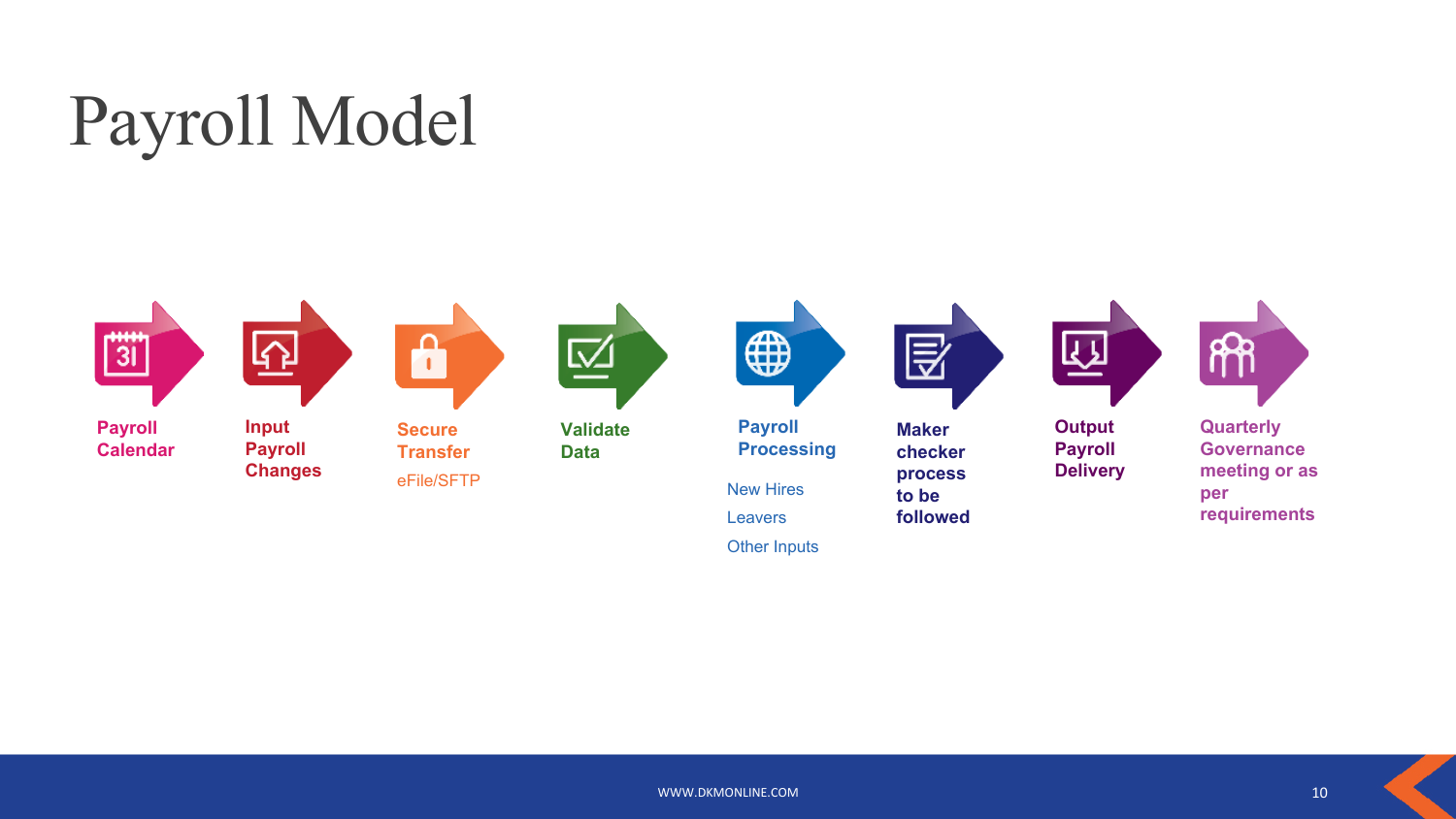# Deliverables



**HUMAN** 

HR Reports

- Bank Advice
- Variance Report
- Summary Salary Sheet
- Cost centre/ Department / Location wise salary sheet/ summary sheet
- Pay Slip
- Tax Card
- Provident Fund advice
- TDS Advice
- Professional tax advice
- CTC Report

 $\begin{array}{ccc} \n\bullet & \bullet & \bullet & \bullet & \bullet \ \n\hline\n\bullet & \bullet & \bullet & \bullet & \bullet\n\end{array}$ 



Full & Final & Compliances

Full & Final &

Compliances

- Full & final Settlement
- Quarterly TDS compliances
- Yearly TDS compliance
- Form 16



www.dkmonline.com

www.dkmonline.com

- Payslip
- Tax card
- CTC Report
- Investment Details
- Query Module
- Increment Letter
- Reimbursement Slip
- Employer Access
- Automatic Password Generation
- Guidelines for Investment
- Other HR Reports
- www.dkmonline.com **11**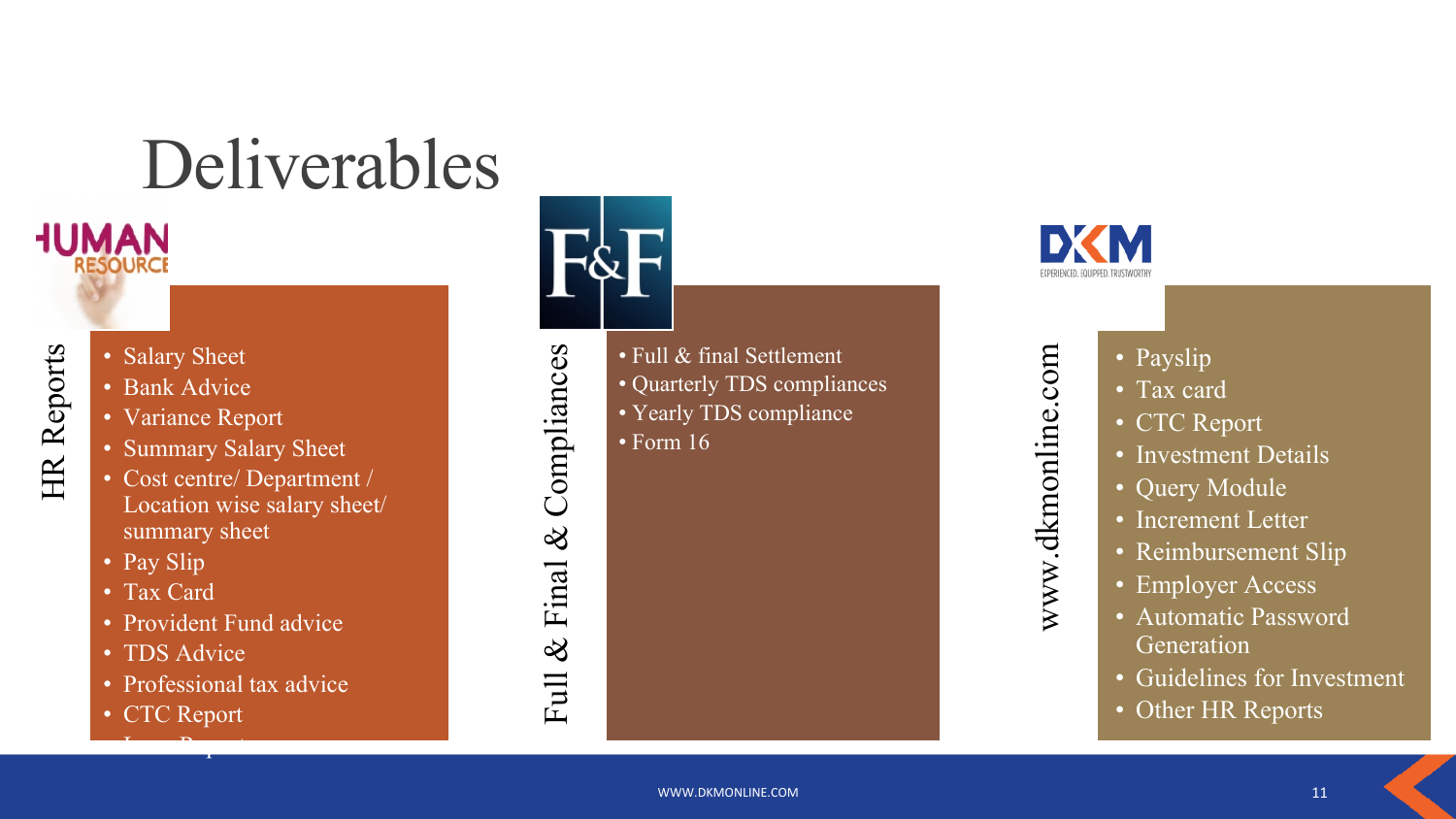# Technology Capabilities

1.

2.

3.

• In-house developed Software - compatible with all branded ERP's.

- Developed on latest .net language & SQL Database
- Encrypted Data, In House Server & Various Security checks are applied including Firewall etc. to maintain the security of Data.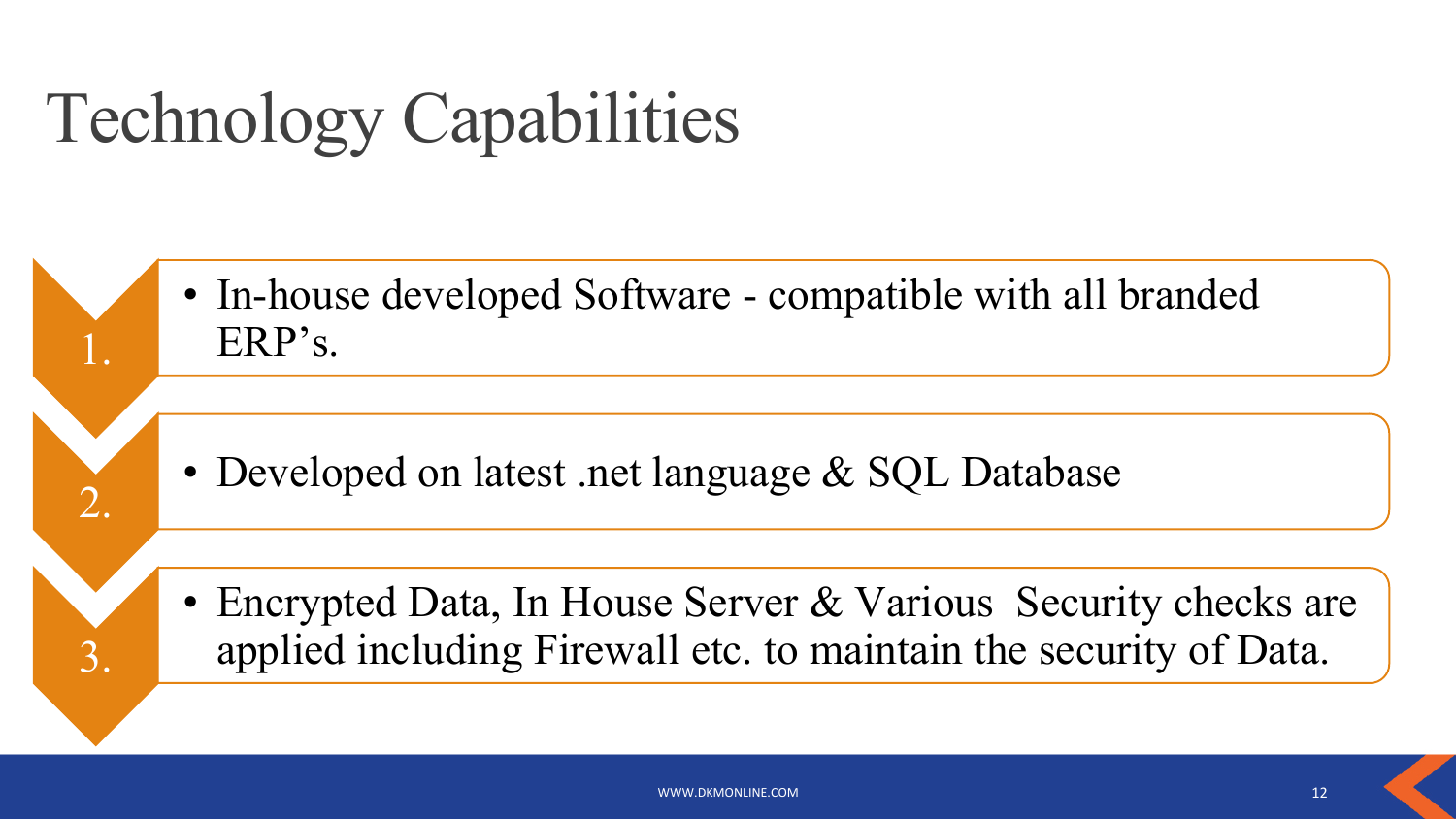## E-Leave



- Easy administration
- Our system is globally accessible , a user only needs internet access
- E-mail notifications (every action is communicated through email. The mission is to save trees, save earth).
- Customizable leave policy/ entitlement
- Mapping of Holiday list
- Reports can be generated anytime in excel format
- Employee may view Leave summary on our web portal anytime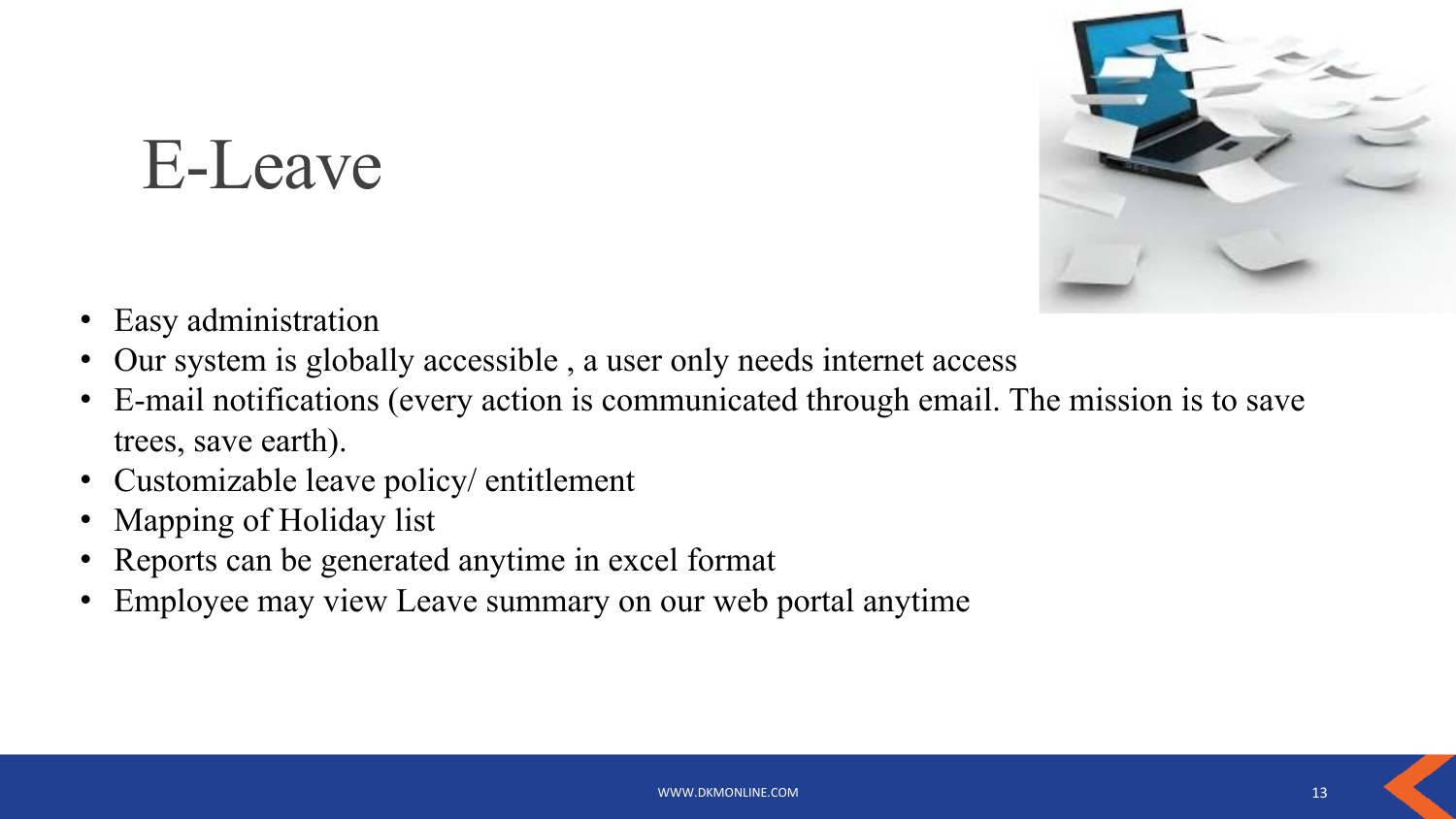## E-time



- Compatible with Biometric/ Access card devices
- Configure flexible working hours
- E-mail notifications on actionable items
- Employee can view/ edit/ regularize the Attendance on our web portal
- Attendance policy can be customized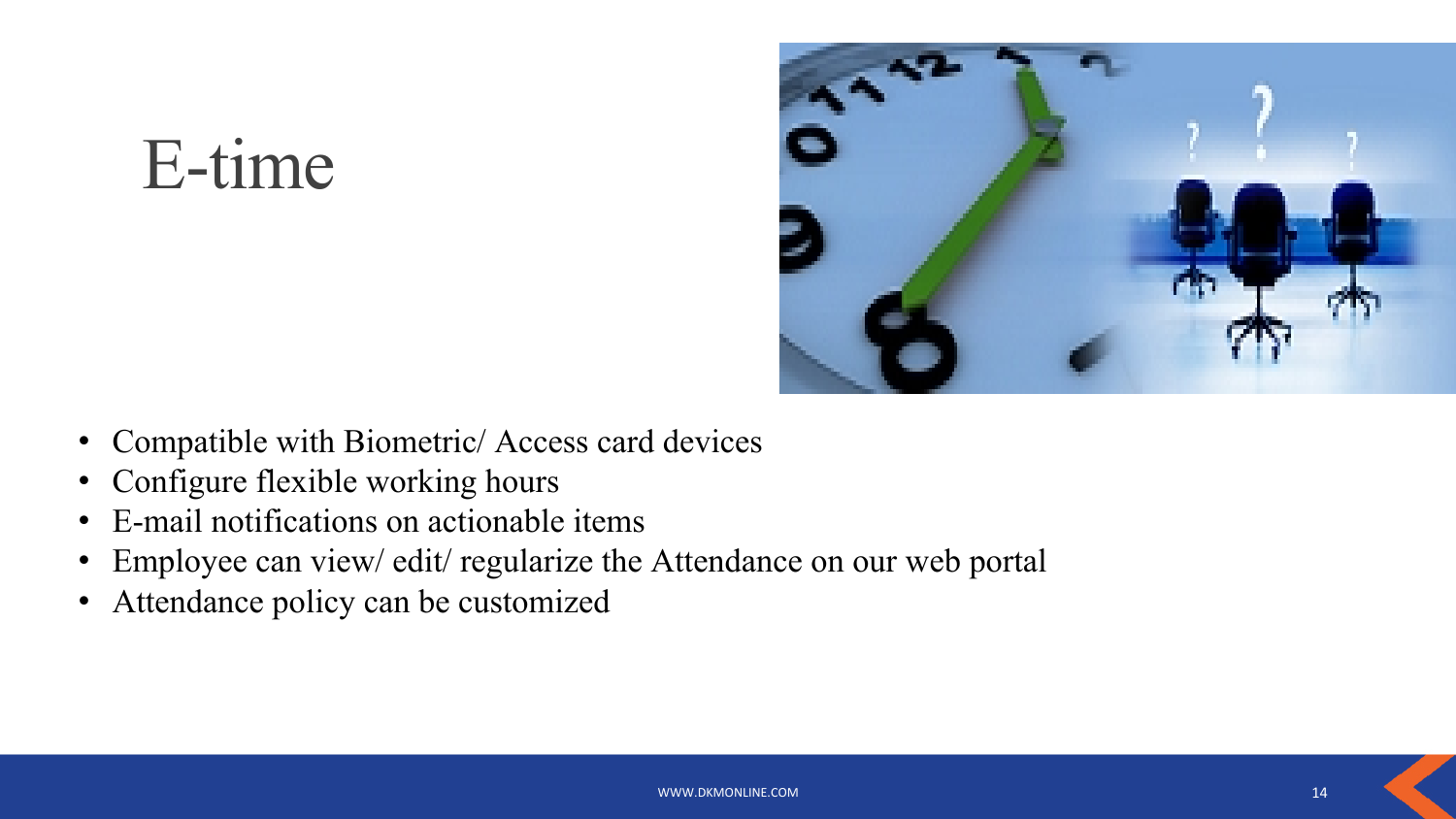## DKM Controls

### **Firewall**

- 2 Firewalls Main office (Watchguard M-400 and Cyberoam CR-50ING)
- 1 Firewall (Watchguard M-200) is installed at Alternate location
- All unnecessary ports are blocked
- Quarterly review of logs

### **Server Room**

### **Access**

- Restricted Access with the authorised person
- Two factor authentication (Access card and Password)
- Entry/exit log is maintained and reviewed
- Visitor log is captured and monitored
- Monthly review of logs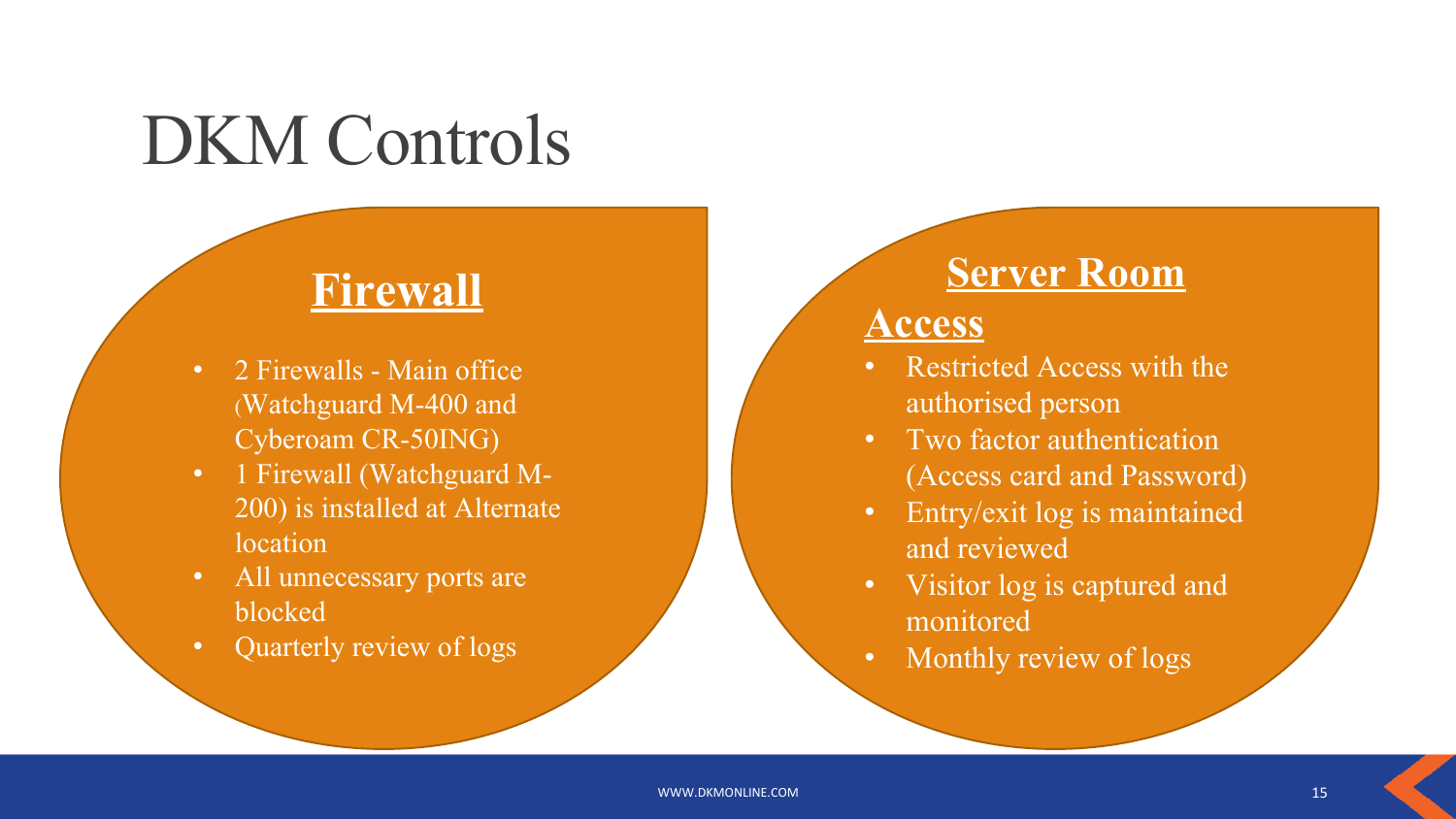## DKM Controls

### **Data Security**

- Restricted Web access
- Restricted E-mail Access
- Restricted Access to client database
- Centralized controlled Anti-Virus
- Periodic Vulnerability scanning and Patch updation
- Full Backup is taken of all critical Servers and systems
- Quarterly Review of User Activity log

### **Business Continuity**

- Fully equipped DR Site in Gurgaon
- Monthly Restoration of Data
- Yearly testing of BCP and DRP Plan
- Weekly tapes sent to third party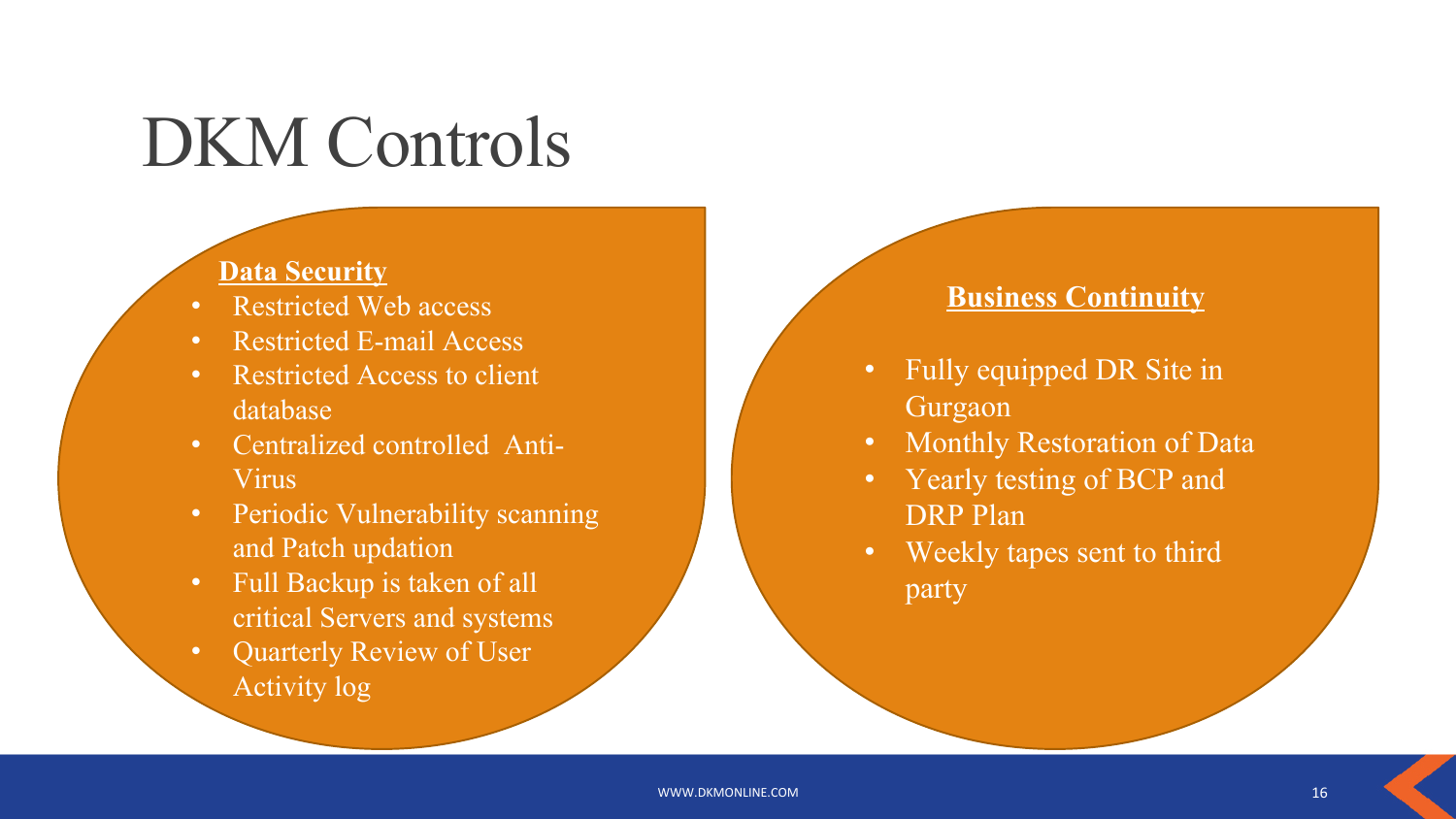## DKM Controls

#### **Infrastructure**

- 24 Hour Guard facility
- Biometric access to enter premises
- 16 cameras installed at Main site
- Heavy Duty shredder is installed
- Fire system installed
- Access Control System is installed

### **Infrastructure**

- EPBAX System with 100 direct telephone numbers
- Main and Web Server
- 125KVA Generator
- Online UPS available for Backup
- Required Fire Extinguishers are installed
- USB Access restriction
- Two Internet lease line from different Vendors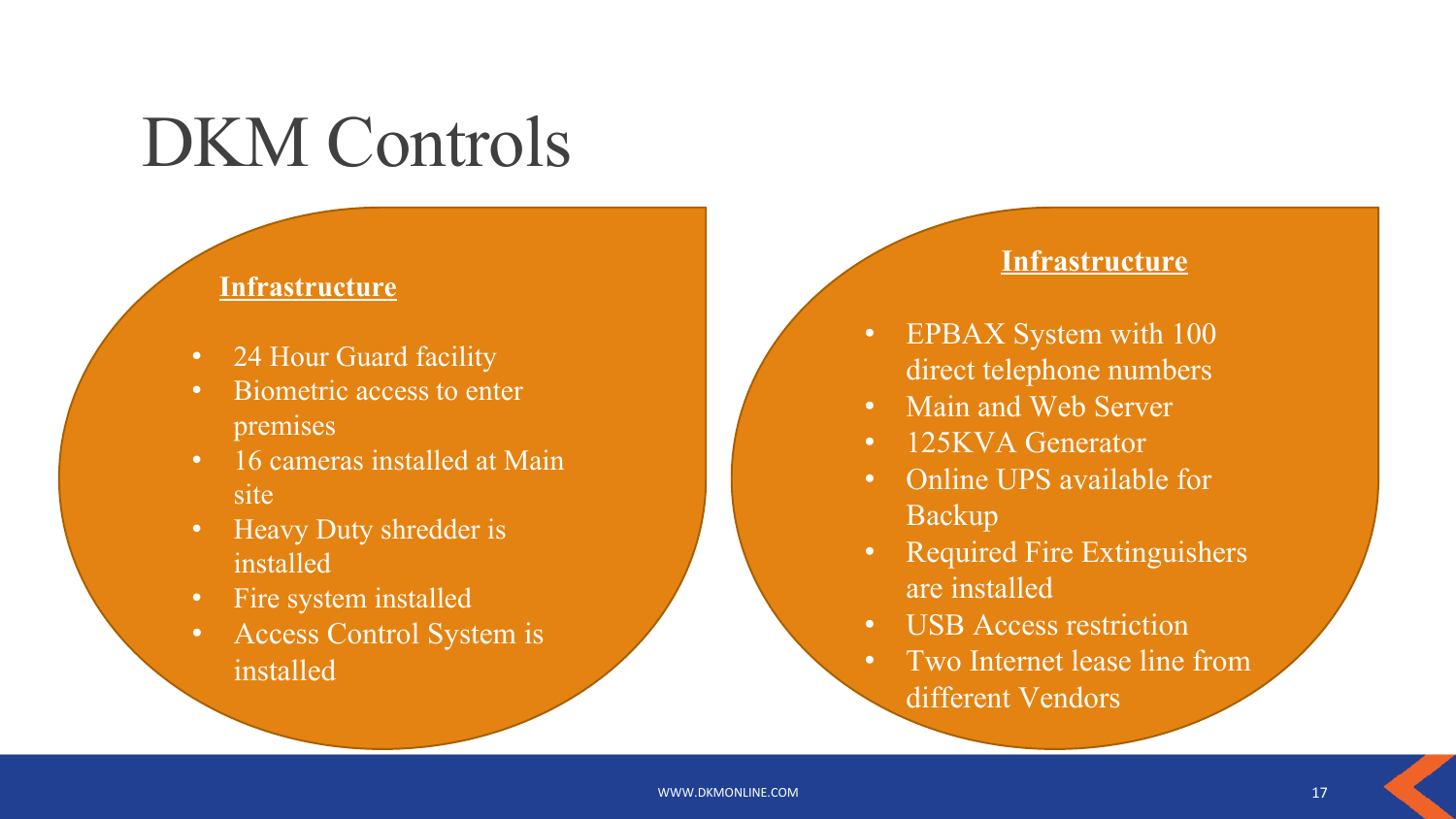## Testimonials

*We required strong & centralized Payroll solutions that could help us emphasize on strategic operations and unify the HR experience for all our employees across branches. DKM's Payroll Solutions enabled robust Payroll systems for our organization Since last more than 15 Years. I strongly recommend them.*

### *Anuj Agarwal, Canon India*

*We have transitioned OFSS retirals management and we have been able to stabilize reasonably well during the short span of time. I have seen multiple emails forwarded to me indicating the satisfaction of the employees.* 

*I am writing this note to personally thank you for the great job. I would also like to thank your Mumbai team who has been very proactive and has ensured good relationship and delivery in Mumbai with the RPFC.*

*Thanks very much on behalf of Oracle and look forward to still higher customer satisfaction for our employees in OFSS.*

*Allen Matthew, Oracle*